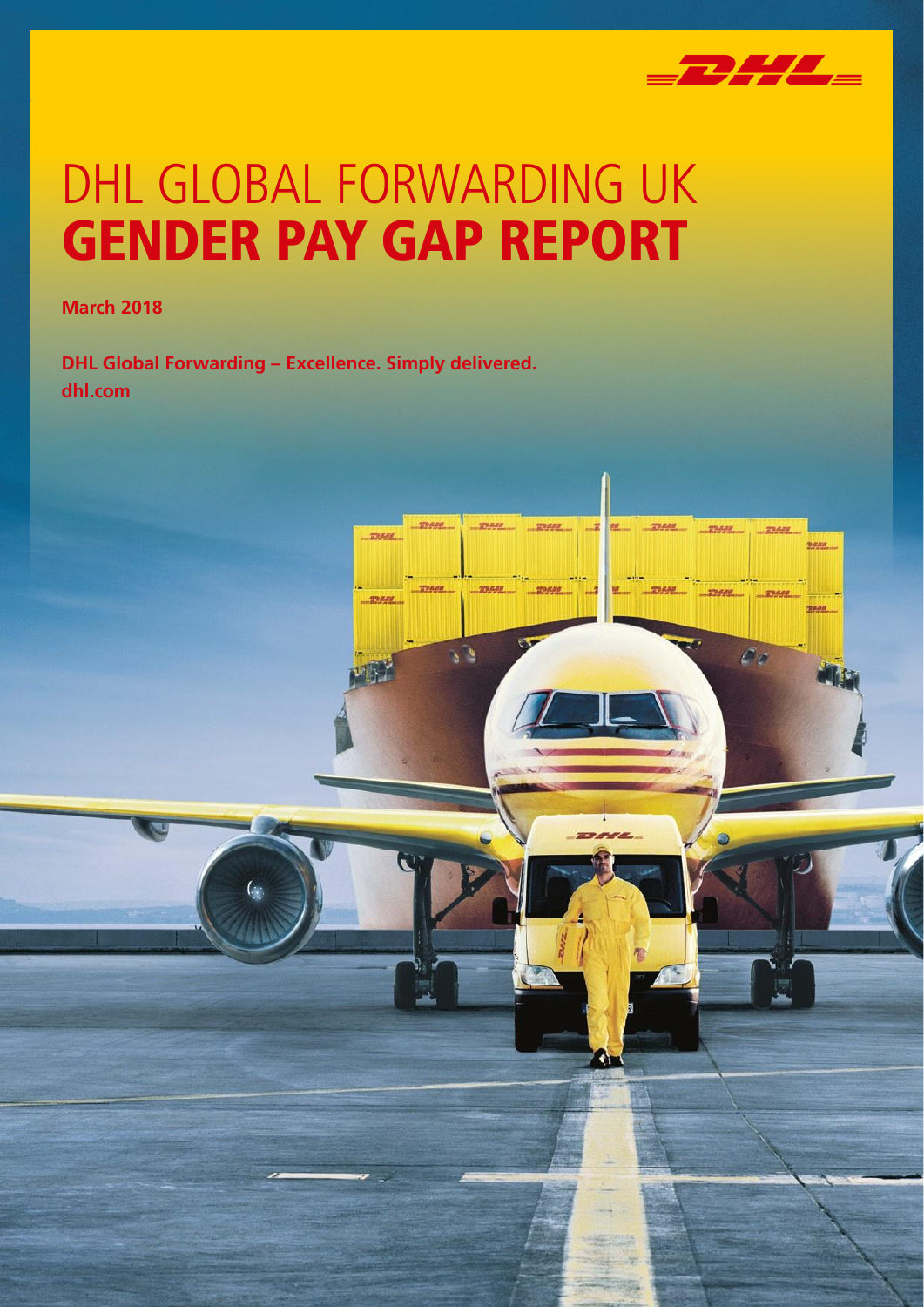## DHL GLOBAL FORWARDING UK GENDER PAY GAP REPORT

At DHL Global Forwarding UK, we believe that it is important to have a diverse and balanced workforce. We believe that success comes from the commitment and energy of our people, and through creating an inclusive working environment where everyone can give their best and make a difference.

Legislation now requires public and private companies with more than 250 employees to publish the average hourly pay difference between male and female employees. The regulations, which were introduced in the Equality Act 2010 (Gender Pay Gap Information) Regulations 2017, offer an opportunity for businesses to benchmark their pay structures against others and to analyse them in detail.

This report focuses on full-pay relevant employees ('relevant employees') who work for DHL Global Forwarding across the UK. Our analysis is based on data as at 5 April 2017 and covers 1,138 employees who are classified as relevant employees. Any relevant employees who were on any form of leave or reduced pay at the snapshot date were excluded from the analysis, as per legislative guidelines.

I confirm that DHL Global Forwarding UK's data has been calculated in accordance with the requirements of the Equality Act 2010 (Gender Pay Gap Information) Regulations 2017.



Michael Young Chief Executive Officer DHL Global Forwarding UK & Ireland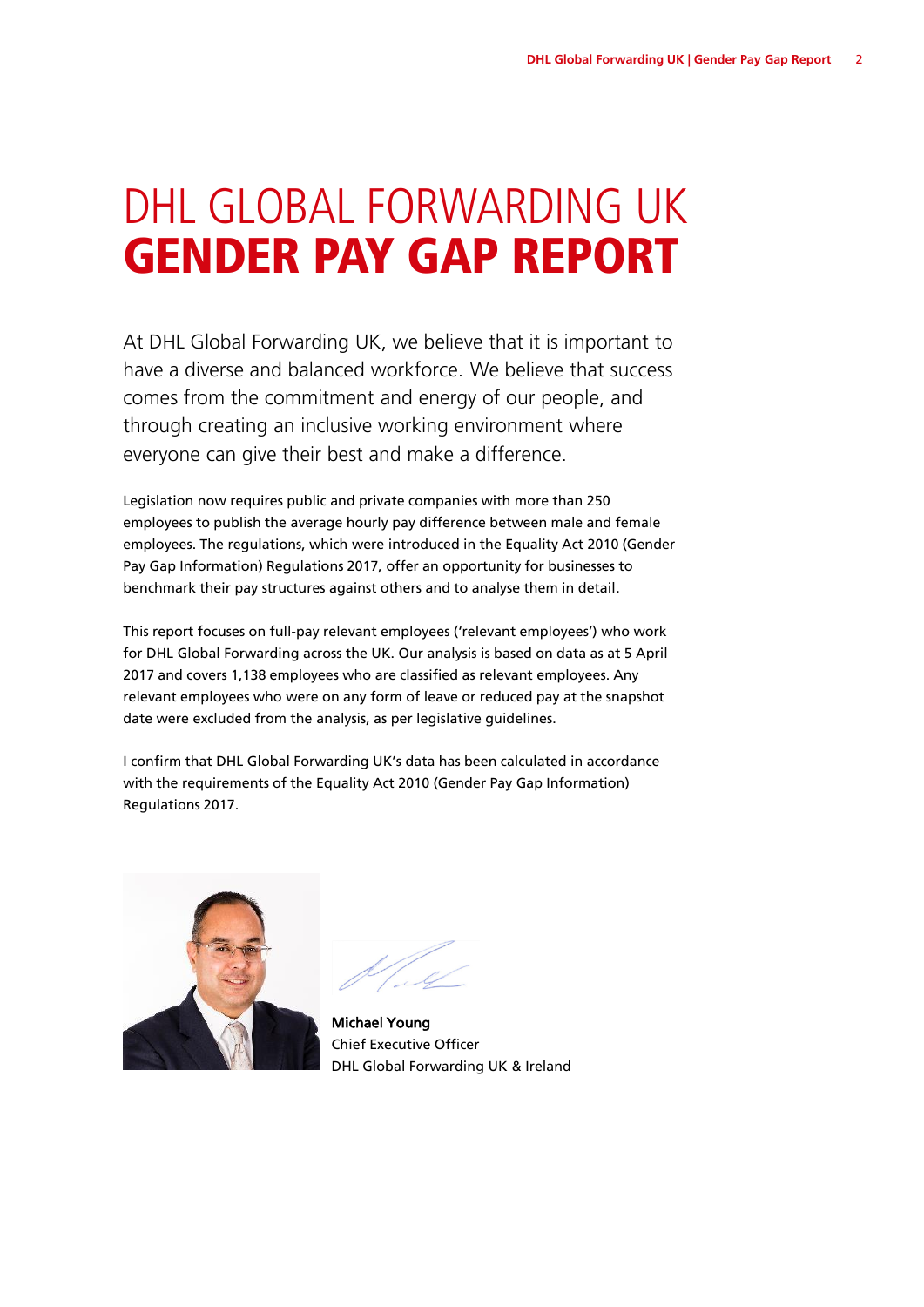

#### **OVERVIEW**

**At DHL Global Forwarding UK, the difference between our mean hourly rate of pay for male full-pay relevant employees and that of female full-pay relevant employees is 17% or £20.03 per hour paid to males, versus £16.67 per hour to females. This represents a £3.36 difference in the hourly rate between the genders.**

The gap has narrowed slightly, representing a 1% reduction when compared to analysis using 2016 data, which showed that at 18%, the DHL Global Forwarding UK gender pay gap was on par with the national average.

The difference between our median hourly rate of pay for male full-pay relevant employees and that of female full-pay relevant employees is 9%, or £14.70 per hour paid to males, versus £13.35 per hour to females.

This demonstrates a positive trend when compared to analysis performed on our 2016 data, which showed a 14% difference in our median hourly rate of pay.

#### GENDER PAY AND BONUS GAP

| Mean average | Median middle |
|--------------|---------------|
| 17%          | 9%            |
| 13%          | 9%            |
|              |               |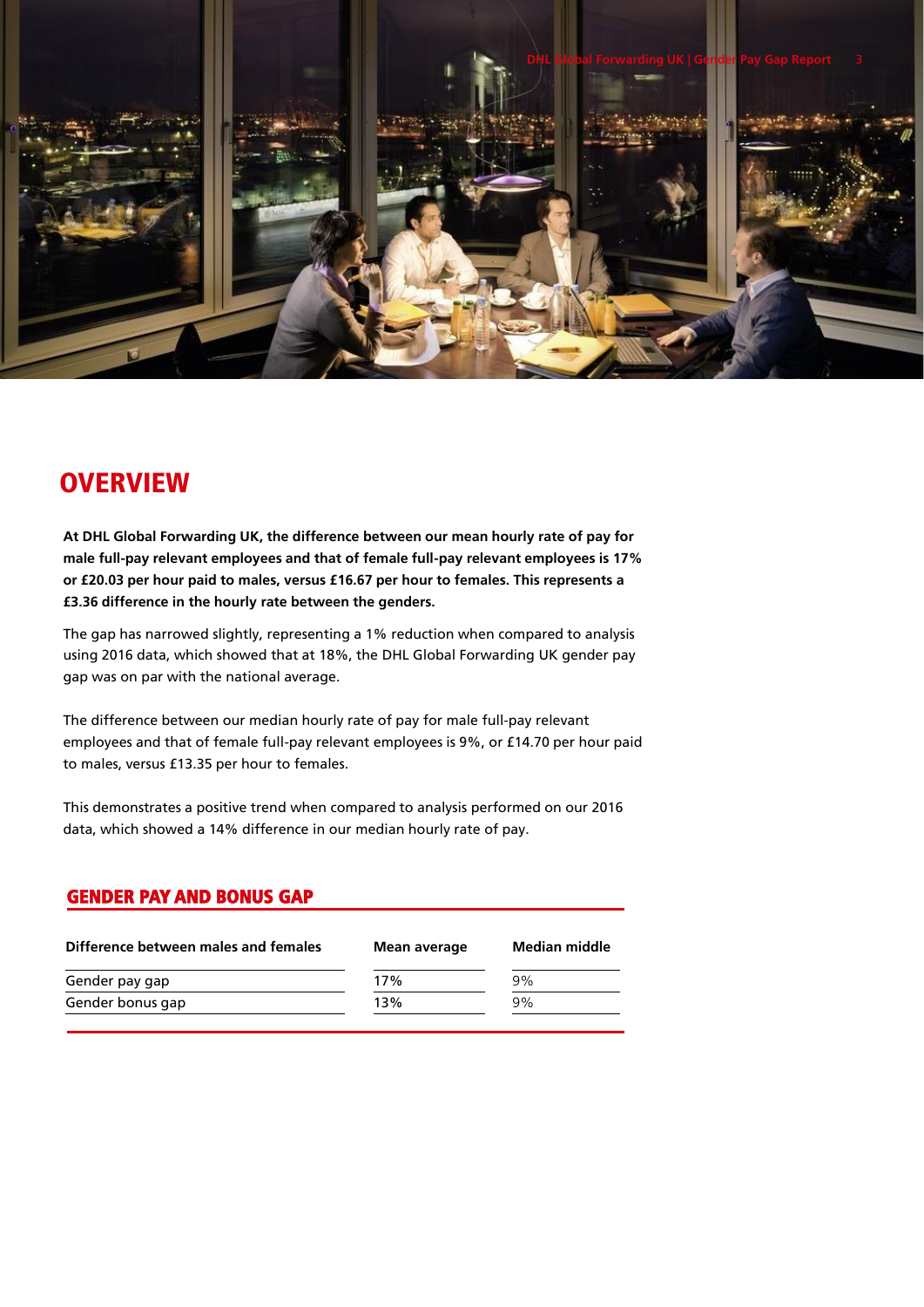

#### PROPORTION OF EMPLOYEES RECEIVING A 2016 BONUS



The number of female relevant employees who we paid a bonus to, versus the total number of female employees, is 27%. The number of male relevant employees who we paid a bonus to, versus the total number of male employees, is 35%.

The difference between the mean bonus that we paid to male relevant employees and that we paid to female relevant employees is 13%, or £9,872.73 versus £8,627.18.

The difference between the median bonus that we paid to male relevant employees and that we paid to female relevant employees is 9%, or £4,300.00 versus £3,902.00.

When compared to data from 2016, the gap has considerably decreased between the genders; notably there has been an increase in the median bonus that we paid to relevant female workers.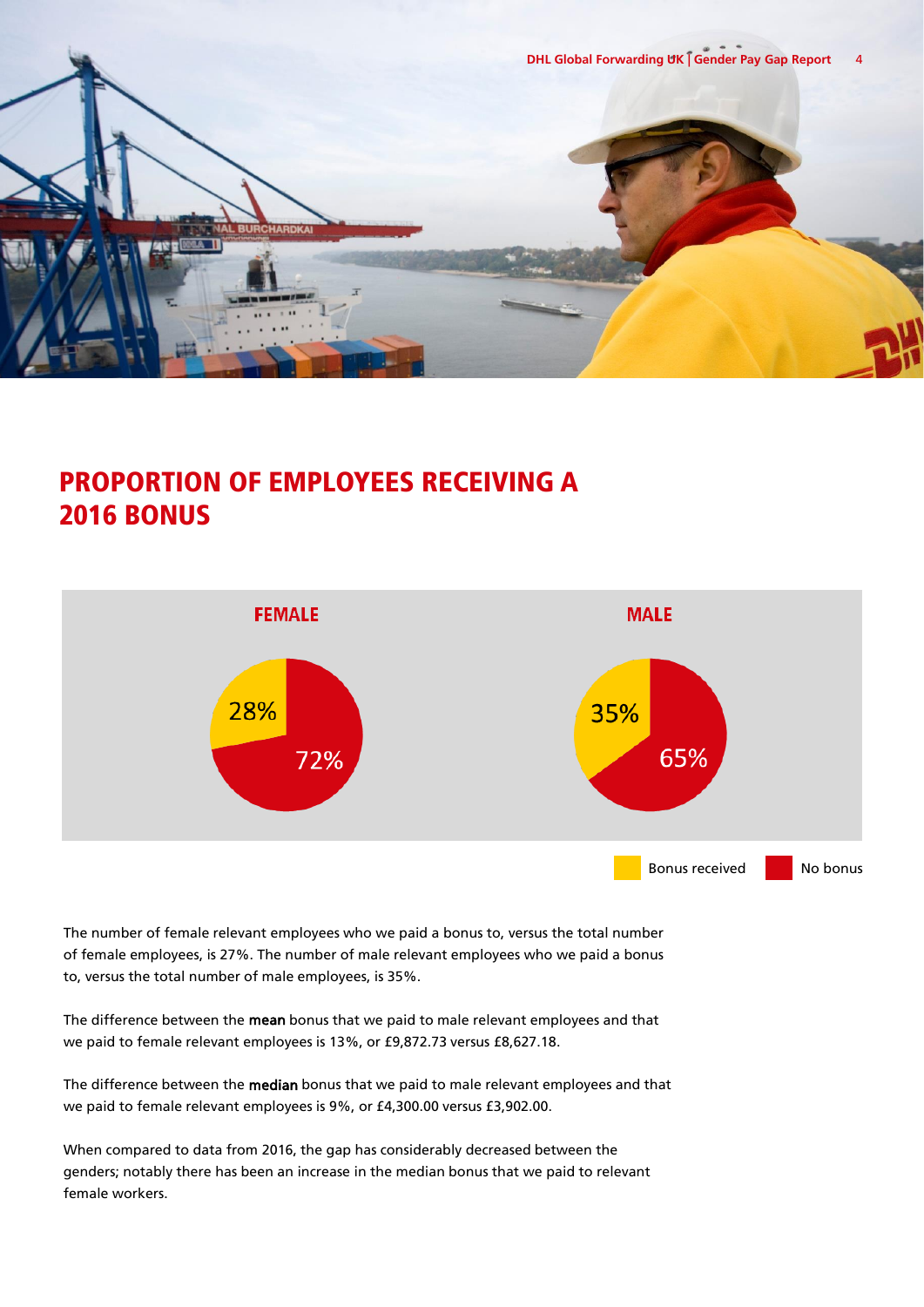

### PAY QUARTILES – MEDIAN

The charts below show the proportion of males and females in each pay quartile. Each quartile contains either 284 or 285 employees.

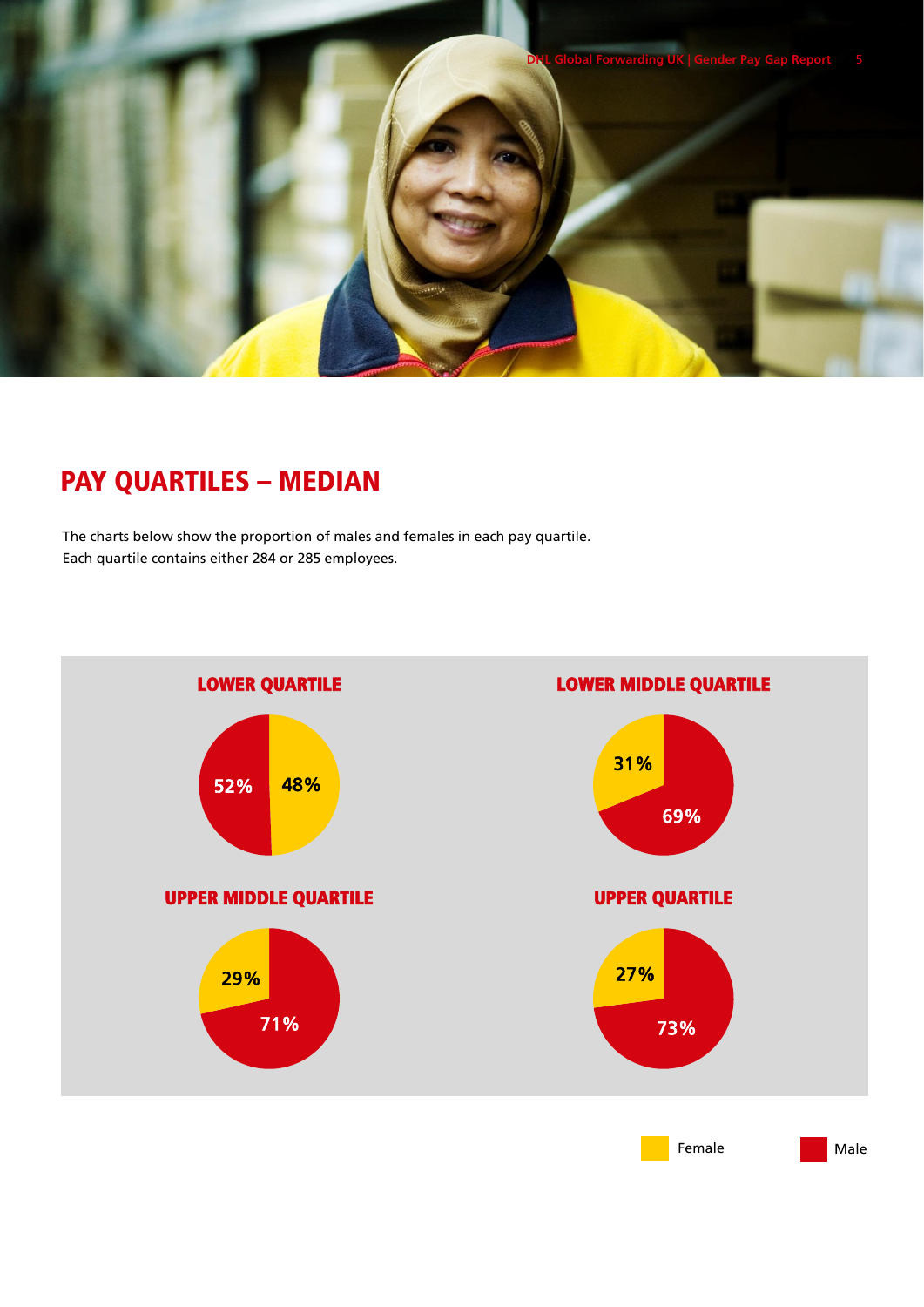

#### KEY FINDINGS

- The majority of DHL Global Forwarding UK employees occupying positions at all levels are male (739 male employees versus 399 female employees).
- The overall gender pay gap (GPG) is significantly smaller in the lower paid quartiles; the biggest pay gap is in the upper quartile, which represents the highest paid group.
- Men occupy the majority of senior roles at DHL Global Forwarding UK, therefore the top earners, who dominate the upper quartiles, are male. This also affects the number of females eligible for bonus.



#### CLOSING THE GENDER PAY GAP

The Freight Forwarding industry remains, in many ways, a traditional lifetime career industry. Many employees in senior roles have longevity in post and are male.

This unbalance of the genders at senior levels undoubtedly affects the GPG and the bonus gap for our whole business. However, we are not content with this situation at DHL Global Forwarding UK. We are, therefore, focusing on both long term and short term steps to close the pay gap.

The overall GPG in the lower three quartiles is significantly smaller than the overall gap, with a median gap of 2% in the lower three quartiles and a mean gap of 1.2%. In the short term we will be focusing on closing this small gap.

This will be achieved by driving more transparency and measures of the GPG in reward processes, such as annual reviews, plus reviewing reward data by branch location and grouping different, but similar, roles with a generic role title to enable more comparisons to take place in order to ensure equality. We will also focus on the take up of additional pay elements at more junior levels, such as standby and call out payments.

Longer term, and affecting the upper quartiles, we will be focusing on developing our female employees to prepare them for stepping up into senior roles. For example, we have used a DHL Top Women programme and will continue with programmes designed to develop females.

We are also focusing on mentoring females in Station Manager roles in order to support their career progression.